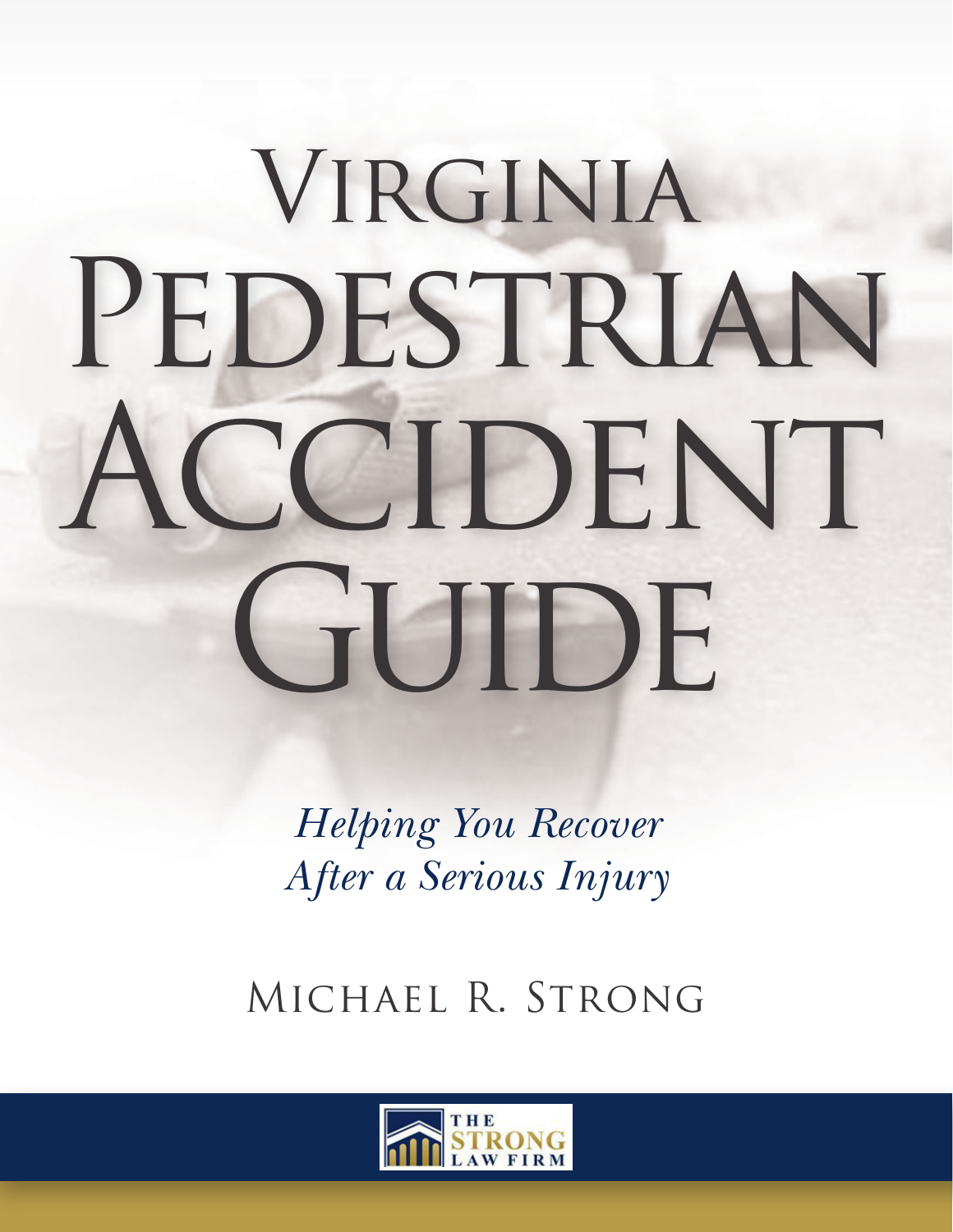

Imagine that you're walking to work or if you've just gone out for an evening stroll. Out of nowhere, you're hit by a car, truck, or even a motorcycle. Now you're hurt and can't work. Your injuries could be permanent. Some families even lose their loved ones in these sorts of accidents. If you're hurt, you may be worried about

how you'd pay your monthly expenses. On top of that, you're going to have unexpected medical expenses. All of this happened because you took a walk and some driver wasn't paying attention. If you or someone you love is hurt in this way, you should call our Virginia pedestrian accident lawyer to schedule your free consultation.

# MOST COMMON PEDESTRIAN Accident Injuries

Pedestrian accidents can involve people who are walking, jogging, or running. They can happen in big cities, small towns, or even out in rural areas. Before we talk about the most common injuries, let's talk about why this sort of accident is so dangerous. If you're in a car and you're in an accident with another vehicle, the vehicle absorbs some of the impact from your body. Of course, you can still have significant injuries from that sort of accident. You may also have minor injuries. When a vehicle hits someone who is walking, jogging, or running, there isn't a lot of protection for the human body. The entire impact is absorbed by the body. Then, the victim could very well experience a secondary impact with the ground or another object.

Minor common injuries include bruises, scrapes, "road rash," strained or sprained muscles, or minor broken bones. Serious injuries that are also common to pedestrian accidents are compound fractures, multiple broken bones, traumatic brain injuries, concussions, broken teeth or a broken jaw, and internal bleeding.

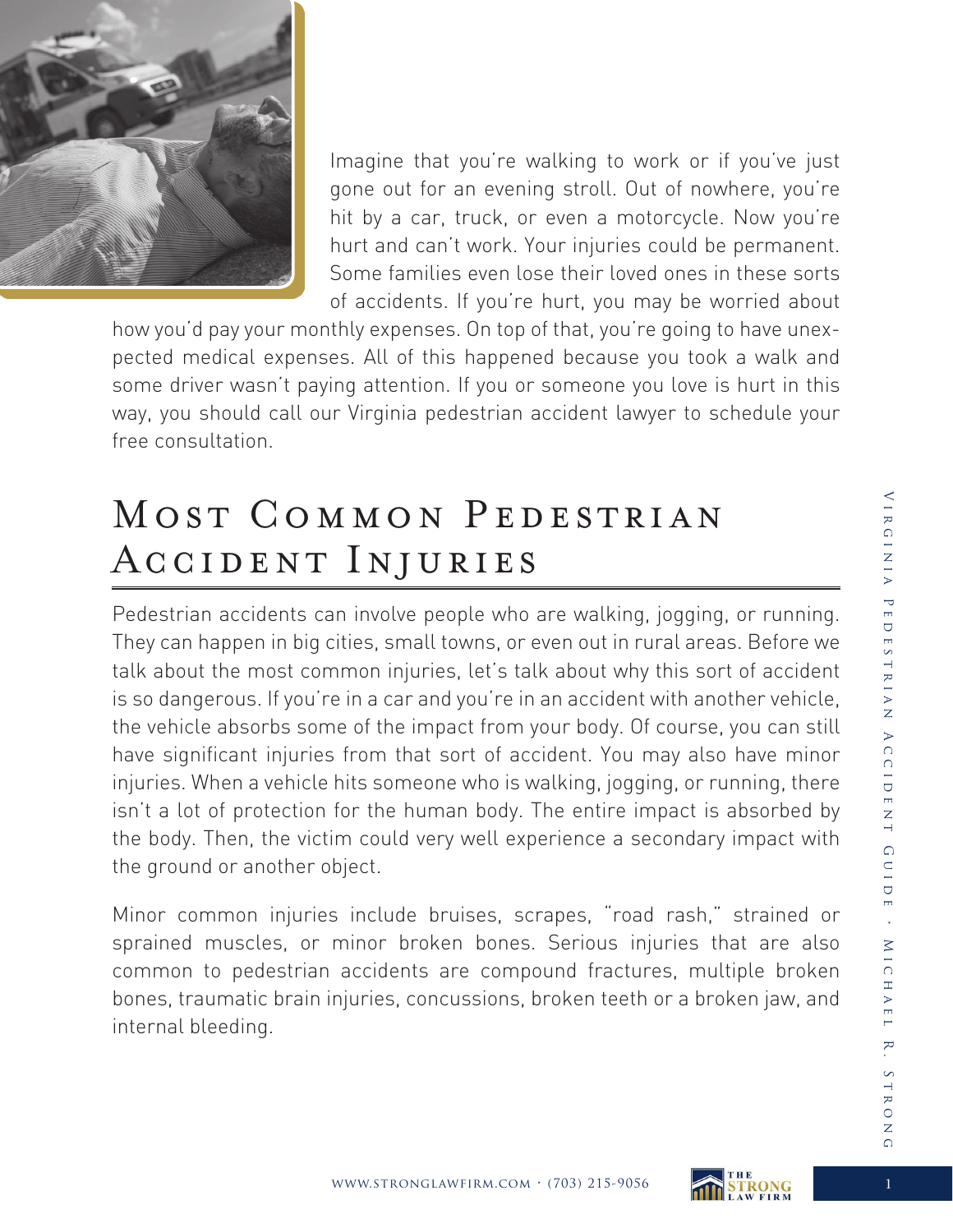# Hit by a Car? FOLLOW THESE STEPS

Pedestrian accidents are extremely frightening situations because of their potential to be lifealtering. It can be hard to know what to do. While we hope you're never involved in one of these accidents, we want you to understand what to do.



First, think about your own safety. If you have or think you have a head, neck, or back injury, don't move unless it is absolutely necessary (such as to keep yourself from being hit by another vehicle). Those injuries can cause permanent damage. Moving can make those injuries worse.

Second, determine if you think you need immediate medical care. Again, consider whether you may have hurt your neck, back, or head. You could also have internal injuries. If you think that you may have a medical emergency, call 911. Your health and well-being are the most important thing. If you don't think that you have a major injury or if you think you're not hurt at all, you still need to get medical attention. Some injuries have few or no signs until you have a big problem on your hands. Minor injuries can also get worse if you don't get medical attention.

Next, call the police. They will come out and take a report of what happened. You'll be given a report number so that you can get a copy of it. The police can help you by getting the insurance information of the driver or drivers involved as well their names, addresses, and contact information. You'll need that information to file a claim.

Call our Virginia pedestrian accident lawyer as soon as you can to schedule a free consultation. We can discuss your claim with you. Lawyers play an important role in these sorts of claims. We help make sure that you're treated fairly by the insurance company.

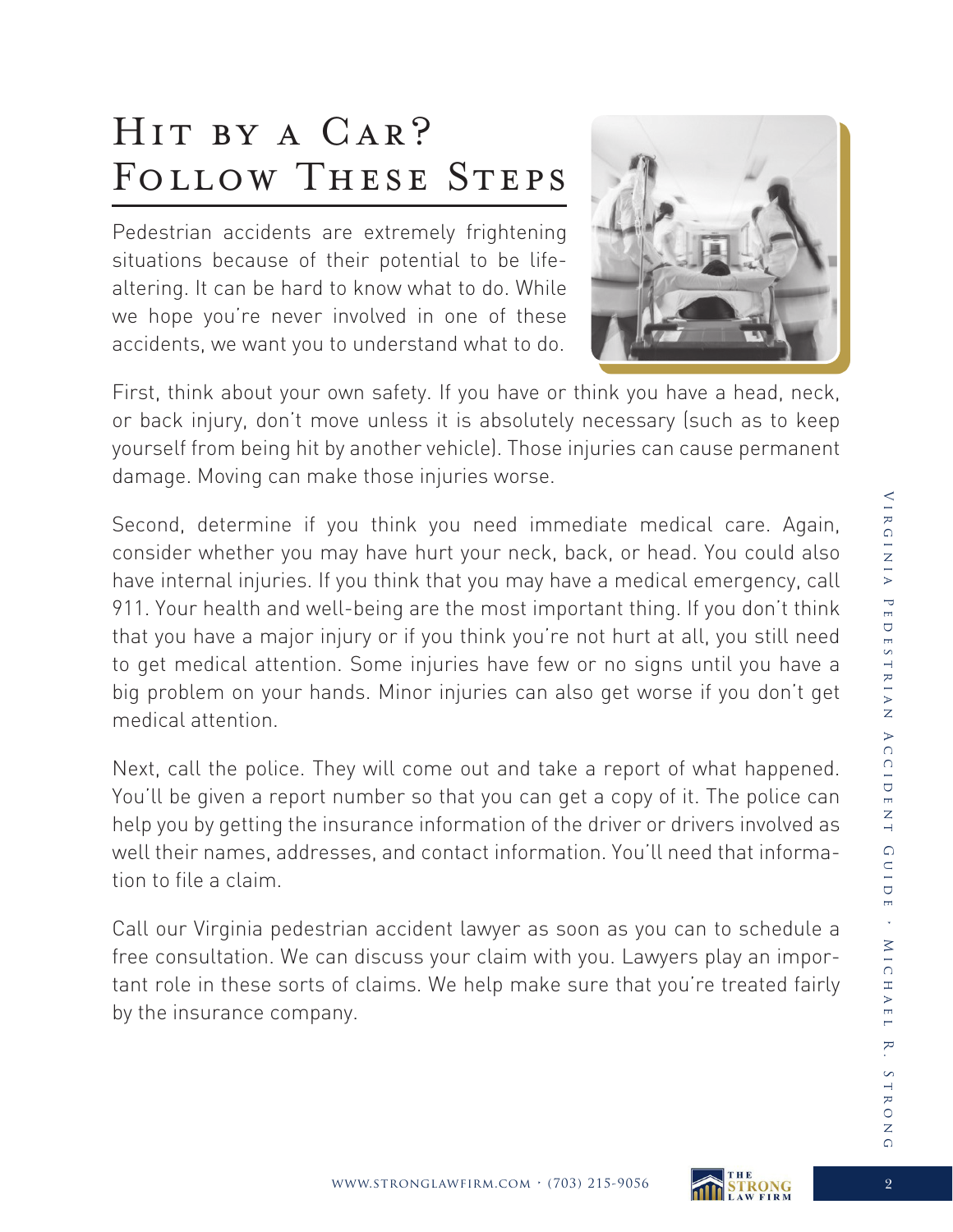# YOU COULD BE ENTITLED TO Financial Compensation

If you're hurt in a pedestrian accident, you could be entitled to financial compensation. The facts of the case will affect whether compensation will be awarded. Common types of compensation include:

- » Medical bills
- » Pain and suffering
- » Property damage
- » Temporary or permanent disability
- » Missed time from work



# FREQUENTLY ASKED PEDESTRIAN Accident Questions

## *What Should I Do If I Was Hit by a Car While Walking?*

Occasionally, clients come to see us for help in pedestrian accidents in Virginia, and these usually are involving cars that have struck a pedestrian as they're crossing an intersection. They're some of the more difficult cases to prove under Virginia law, but there are certain presumptions that you can take advantage of as a pedestrian when you're involved in that type of collision. The first and most important is to establish what your position on the road was. That will determine whether you were within the intersection, which grants you a legal right of way over any vehicle entering the intersection while you're there.

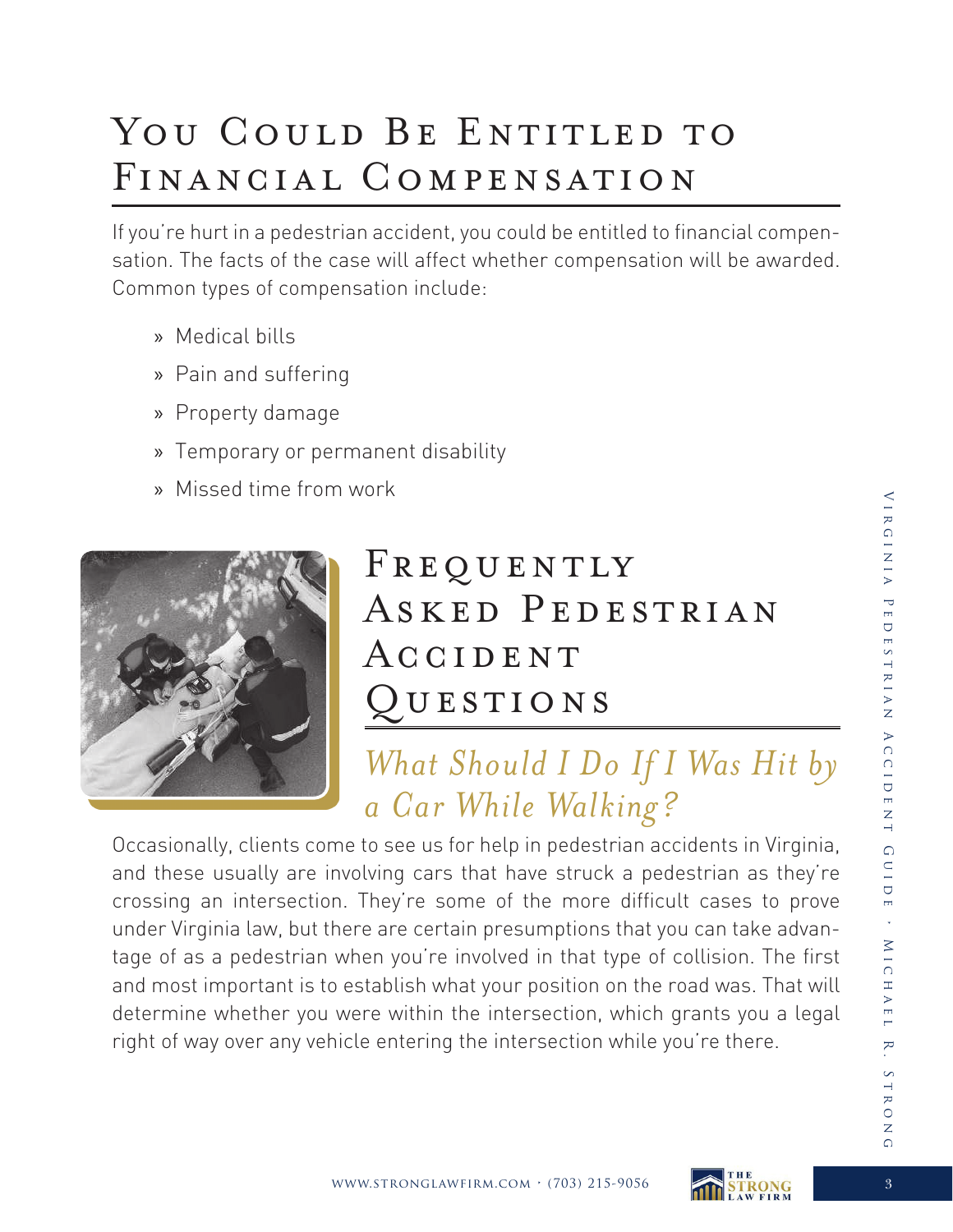The next is to determine what the activities of the other vehicle were that it was doing prior to hitting you, and by establishing, for example, that a vehicle made a rolling stop through a stop sign, disregarded a red light, or ran through a yellow light while the crosswalk was still occupied. Those facts can make all the difference in the world to prove your pedestrian injury case.

### *What Mistakes Should I Avoid?*

The most common mistakes I see pedestrians make in pursuing a personal injury case have to do with not preserving the evidence of the crash as quickly as possible after it happened. The second most common mistake I see them make is not getting the right medical care for their injuries. The third most common mistake I see in pedestrian cases is not following the instructions of the physician after they've retained one to help them recover from their injuries. In each of those instances, having the right lawyer to help and guide you through your recovery process can make all the difference in the world as to the success of your recovery from that injury.

## *What Do I Do After My Accident?*

The first thing to note about the differences is to establish where the person was at the time of the crash. If you were in an intersection, you have an automatic right of way over the vehicle, but if you're not in the intersection, it doesn't mean automatically that you have no case. It simply means that both parties – the vehicle and the pedestrian – have a reciprocal duty to act reasonably and keep a proper lookout. If you're not in an intersection, you may still have a case, but you just need to establish where you were in the crossing activity and if there enough time for the vehicle driver to have seen you before the crash in order to recover in that type of case.

## *Should I Talk to the Insurance Companies?*

When I'm asked by clients whether it's safe to talk to an insurance adjuster after their pedestrian accident in Virginia, I tell them, just as I do with all my injury victims, that it is not a good idea to talk with an insurance adjuster after your accident. There is plenty of time to provide the evidence necessary to properly evaluate your claim. To make you go through a recorded statement when you don't have legal counsel to help you and guide you in making the right answers,



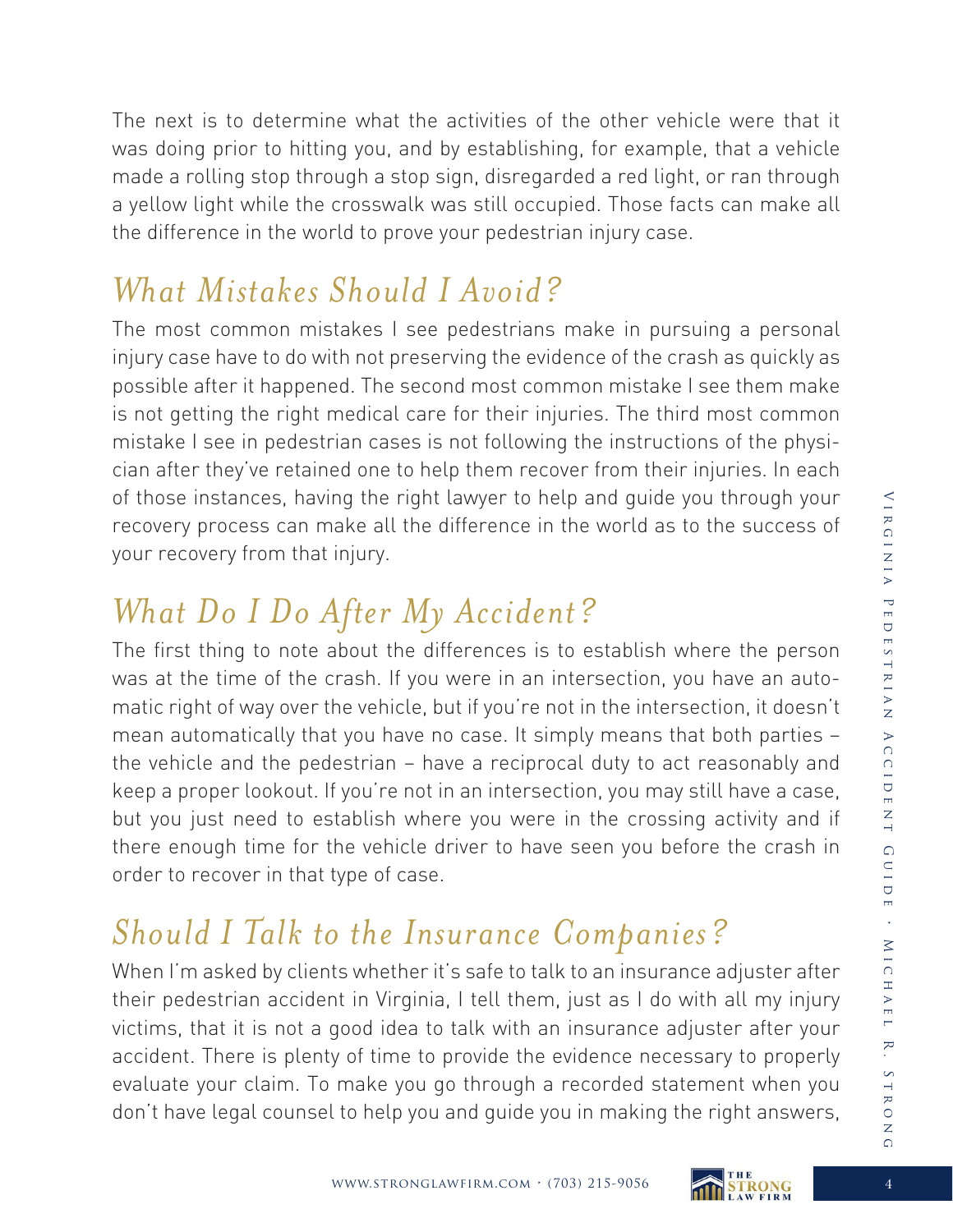then you could unwittingly damage the value of your case. It's best to have legal counsel to understand what the issues are in the case, and then be able to go through the normal investigation process with their help and get your case evaluated fairly by the insurance company when it's appropriate to do so.

## *Can I Get Compensation If I Was Partially at Fault?*

The biggest question most people have when they've been struck by a car as a pedestrian crossing a highway in Virginia is, "Can I be found to be at fault in that collision?" Now, the simple answer is anybody can be at fault, and if you don't have the evidence to back you up, you have a severe handicap in being able to make a



successful recovery in that type of case. The way to establish what happened in the accident is to make a quick investigation of the scene and to look at the damage patterns on the vehicle, which are usually indicative. For example, the higher up the injury victim's body imprint is on the vehicle, the faster the vehicle can be determined to be going at the time of the crash.

The second thing to look at is the electronic data from the black box in the vehicle. If you can get to that quickly enough – and I'm talking oftentimes as quickly as within 48 hours after the accident occurs – and retain an attorney in that time to help you, you might be able to save that electronic data and prove from that when the brake was struck and what the positions of the vehicle were at that point, compared to the skid marks in the road to show that that vehicle was speeding and that it was disregarding you as a person in the right of way of the intersection at the time of the crash.

### *What Should I Do If I Was Injured in a Hit and Run?*

When a pedestrian is struck by a hit and run driver in Virginia, they have the right to pursue a claim against an unknown driver. But as a pedestrian who's

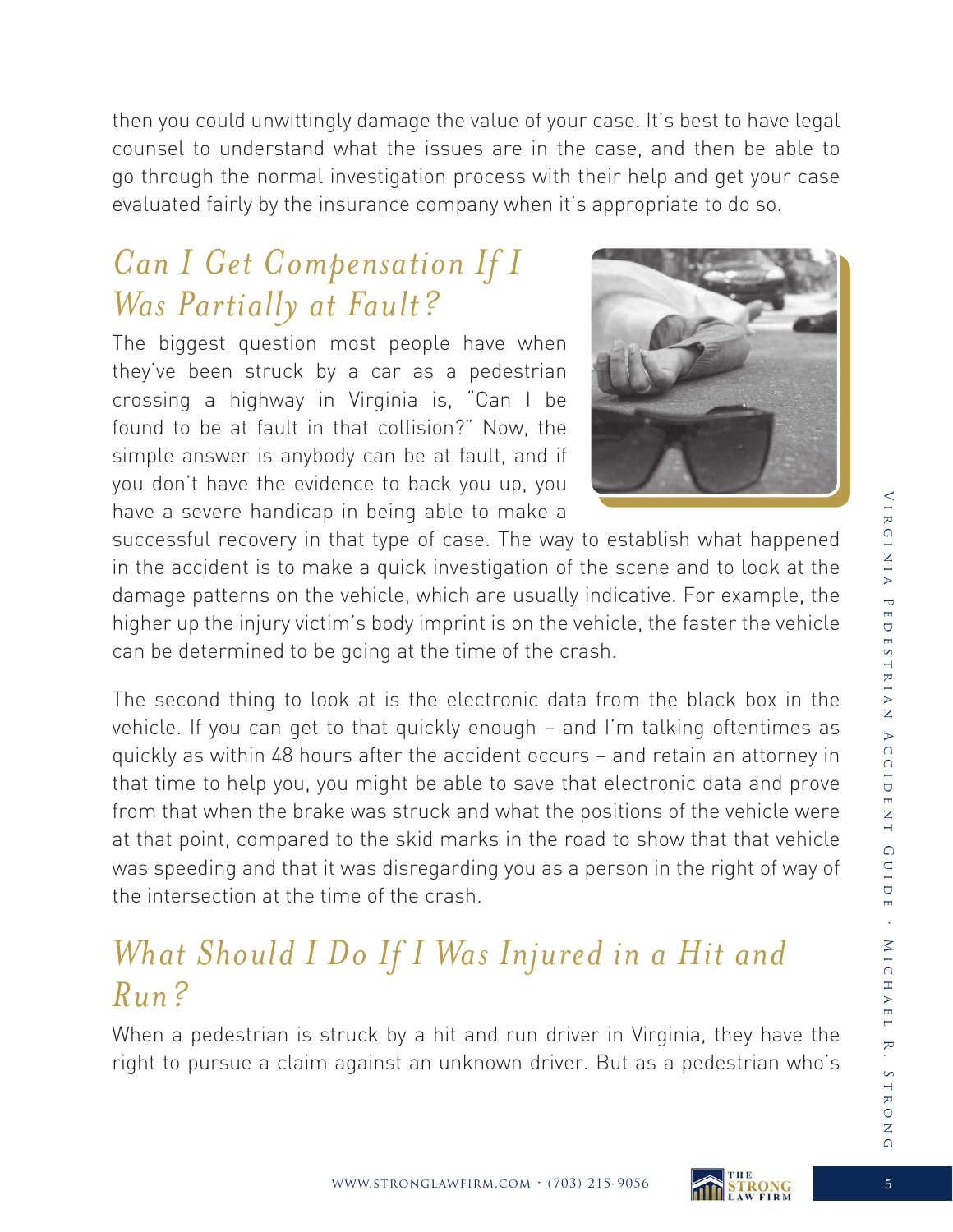struck by an unknown driver, you have no information on who that driver was or what kind of insurance they had. Now, in order for you to have any viable right of recovery of insurance money at all, you have to look to your own policy of insurance, and if you had an insurance policy in your own name as the named insured, you will have a right to make an uninsured motorist claim under your own policy, but those cases depend on having your own insurance in place to protect you.



#### *How Much is My Case Worth?*

When I'm asked by client what the value of their pedestrian auto collision case is worth in Virginia, I tell them quite honestly that those cases, although they're difficult to prove in the manner of how the crash occurred, usually carry higher value, simply because the injuries are often much worse. We'll determine the value of your pedestrian injury claim, in large part, by how bad the conduct was of the car

that hit you. We've had cases where people have been killed as a result of a collision. Obviously, that's a huge value case.

When pedestrians are struck and fractures are caused to bones in their body, those are very severe cases, and the value, accordingly, is far higher. When you have less severe injuries, for example a muscle strain or a pulled ligament, that can readily heal itself with time, those have less value than the more severe injuries we just described. The severity of the injury determines what the value of your case is, but more important than all of that is how bad the conduct of the driver that hit you was. If we can establish through careful investigation of the scene of the collision that that person violated an important safety rule and endangered the community, that can add up value in your case substantially.

## *How Long Do I Have to File a Claim?*

While the easy answer is that you have two years from the date of the accident to file your personal injury claim in court, in reality if you want to actually have the best chance of recovering what you're owed for that injury claim, you need to start far sooner than that. In fact, the sooner after the accident you retain



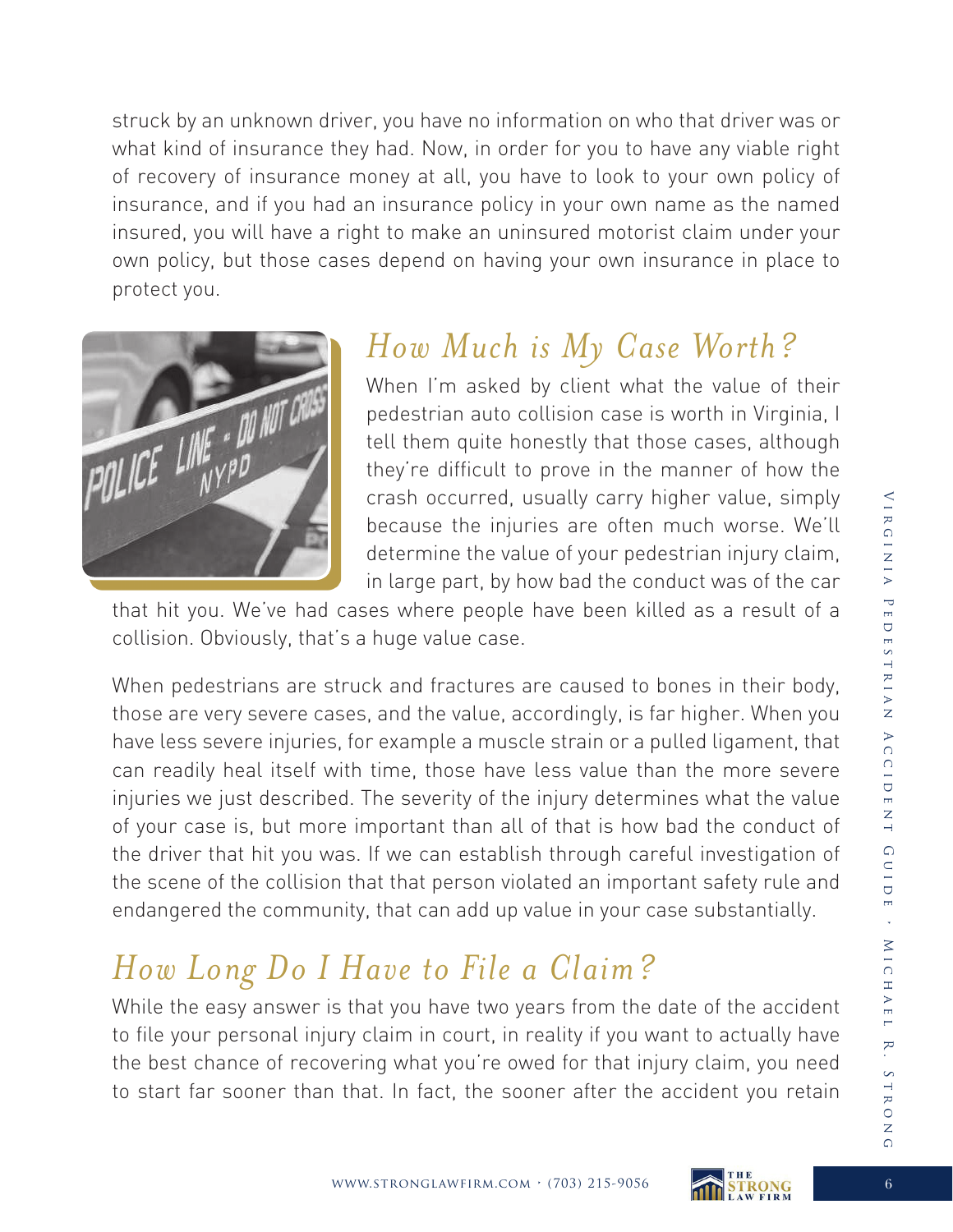counsel, the better your odds are of recovering anything as a result of that collision. As a pedestrian it's assumed by most people, as a general rule, that you must have been at fault somehow to start crossing when a car was coming.

How do you get over that presumption? Well, the only way to do it is with careful and early scene investigation. By doing that, whether it be through taking copies of the investigating officer's notes or photographs, going out and doing actual measurements and looking at sight lines at the scene of the crash, it's extremely important to get somebody on your case immediately after it happens, in order for you to have the best chance of recovering from that claim.

## *How Long Will the Case Take to Settle?*

Some people never get over injuries from a pedestrian accident case, unfortunately, because of the severity of impact from a heavy motor vehicle into your unprotected body. When those injuries occur, we follow the progress of your medical care, and when you've reached the point of what the doctor calls maximum medical improvement, then we can begin to estimate what the value of your total case is, and shortly after that period of time, we're able to resolve the case in most instances.

# SCHEDULE YOUR FREE CONSULTATION

We provide free consultations for injured victims. To learn more, we encourage you to call us now and schedule your free consultation.

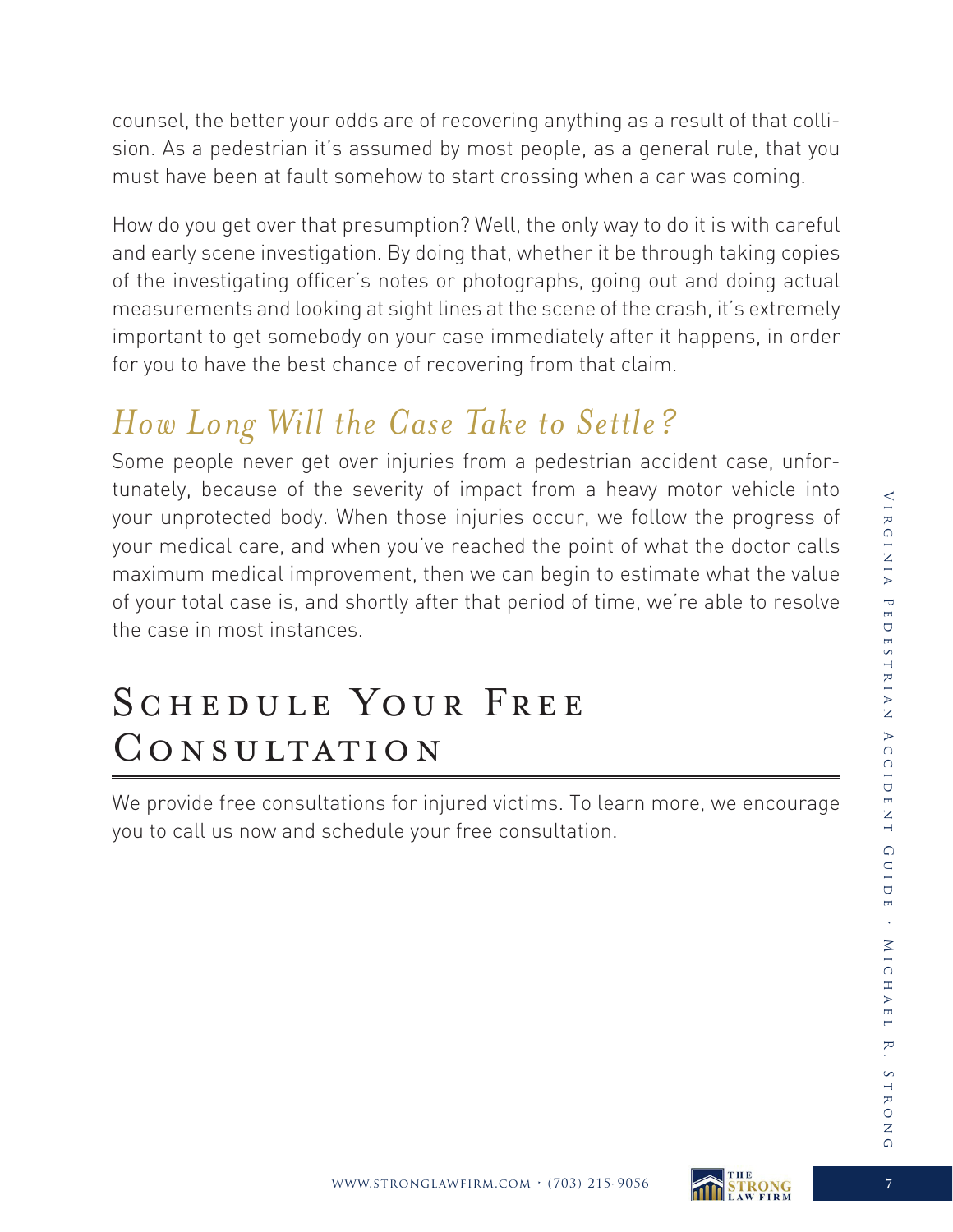

# About the Author

Michael R. Strong has handled complex auto accident, trucking accident, and products liability claims for over 38 years. He has achieved many six-figure settlements and verdicts for his clients involving highway accidents, products liability claims, and medical malpractice claims.

A true litigator, Michael Strong is licensed to practice law in Virginia, Maryland, and the District of Columbia. He has been licensed to practice law since 1980. Mr. Strong earned his law degree from the University of Dayton School of Law. He handles cases involving personal injury and business litigation, including catastrophic injuries, serious accidents, business contracts, business transactions, and more. As a dedicated advocate, he is well-known for his client-focused representation. He has secured favorable results for many of his cases and is passionate about serving his clients.

Mr. Strong is the author of several articles involving personal injury recovery advice, development of sources of insurance coverage in complex accident cases, and creative solutions for compromise of medical provider and subrogation liens. He is also a Number One Best Seller on Amazon com on Insurance Issues.